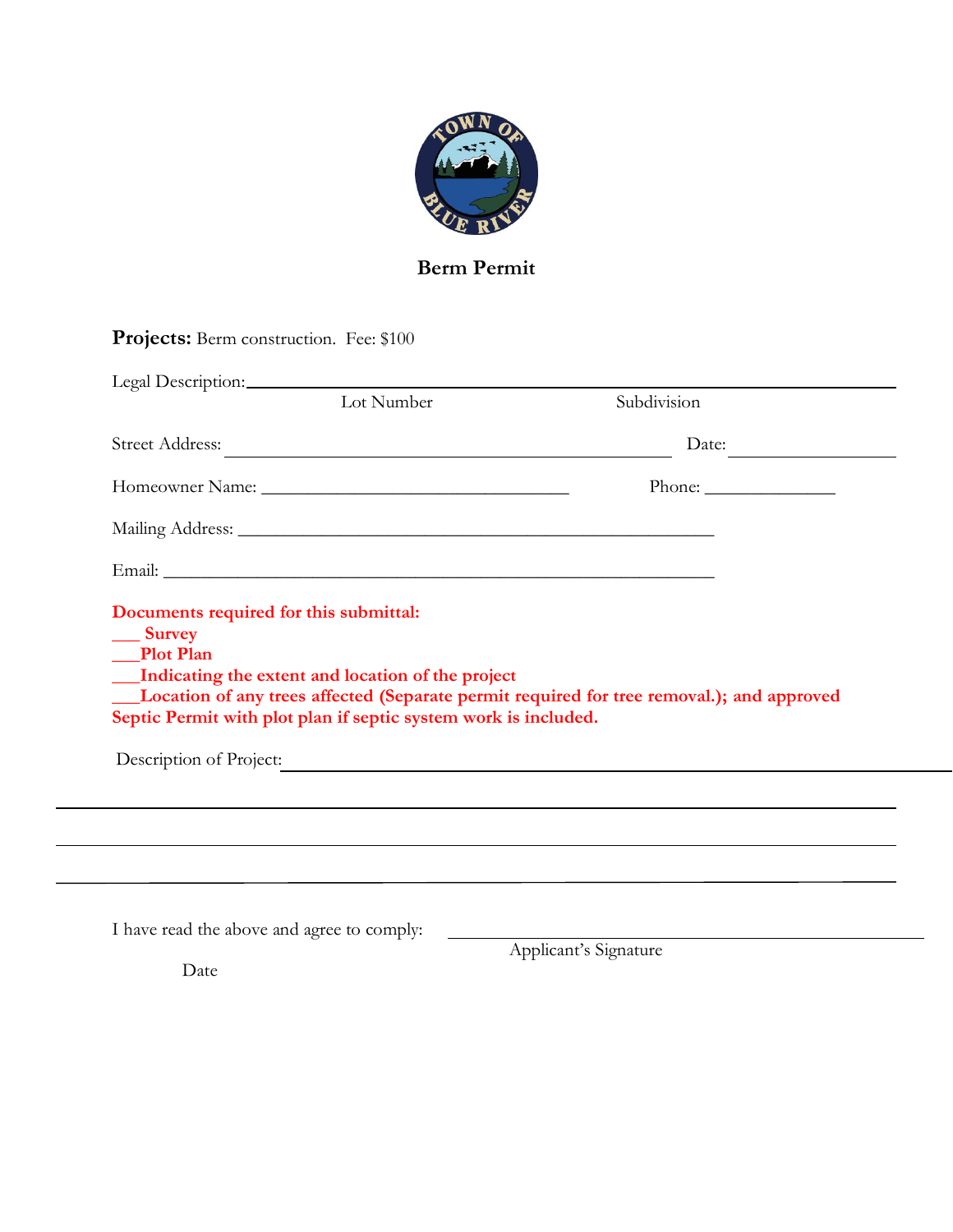## **ARTICLE XII Berm Regulations and Design Standards**

[Sec. 16-12-10. Policy statement and applicability.](#page-1-0)

[Sec. 16-12-20. Design standards.](#page-1-1)

[Sec. 16-12-30. Permit required; financial guarantee.](#page-2-0)

[Sec. 16-12-40. Contents and timing of application.](#page-3-0)

[Sec. 16-12-50. Inspection of berm.](#page-3-1)

[Sec. 16-12-60. Sight distance triangle.](#page-3-2)

[Sec. 16-12-70. Existing berms.](#page-5-0)

<span id="page-1-0"></span>[Sec. 16-12-80. Variances.](#page-5-1)

**Sec. 16-12-10. Policy statement and applicability.**

It is the purpose and intent of the Town to ensure that all berms are constructed and landscaped to appear as consistent as possible with the natural landscaping of the existing natural areas within the Town. All berms that are to be constructed that are greater than two (2) feet in height (as measured from original ground level), or larger than four hundred (400) square feet of surface area, shall require submittal and approval of an application for such construction from the Planning and Zoning Commission.

<span id="page-1-1"></span>(Ord. 05-08 §2)

**Sec. 16-12-20. Design standards.**

All berms within the Town shall be designed and constructed in accordance with the following design standards:

- (1) Maximum height of berms shall not exceed eight (8) feet, as measured from existing grade to the top of the crown of the berm.
- (2) Maximum slope of the berm shall not be greater than one to two (1:2) as a vertical rise to horizontal run.
- (3) Berms shall be designed with both horizontal and vertical undulations so that the top of the berm undulates and so that the sides of the berm form a serpentine-like pattern. Vertical undulations shall be at least fifty percent (50%) of the maximum height. Horizontal undulations shall be at least twenty-five percent (25%) of the maximum width. The Planning and Zoning Commission shall review all berm plans for approval to ensure that there are enough horizontal and vertical undulations to make the berm naturally appearing to be consistent with the natural surroundings.
- (4) Berms shall be tied into existing grades along the entire length of their perimeter to ensure that berms are naturally appearing.
- (5) Berms along property lines shall not be longer than two-thirds ( 2/3 ) of the length of the property line they adjoin (as measured from the toe of the slope at each end of the berm). This length shall be measured only along portions of the berm over two (2) feet in height. Adjacent property owners may propose to build one (1) longer berm along the length of the adjacent properties, provided that the overall length does not exceed two-thirds ( 2/3 ) of the combined lot length that the berm adjoins.
- (6) Berms shall be compacted prior to planting, landscaping or revegetation.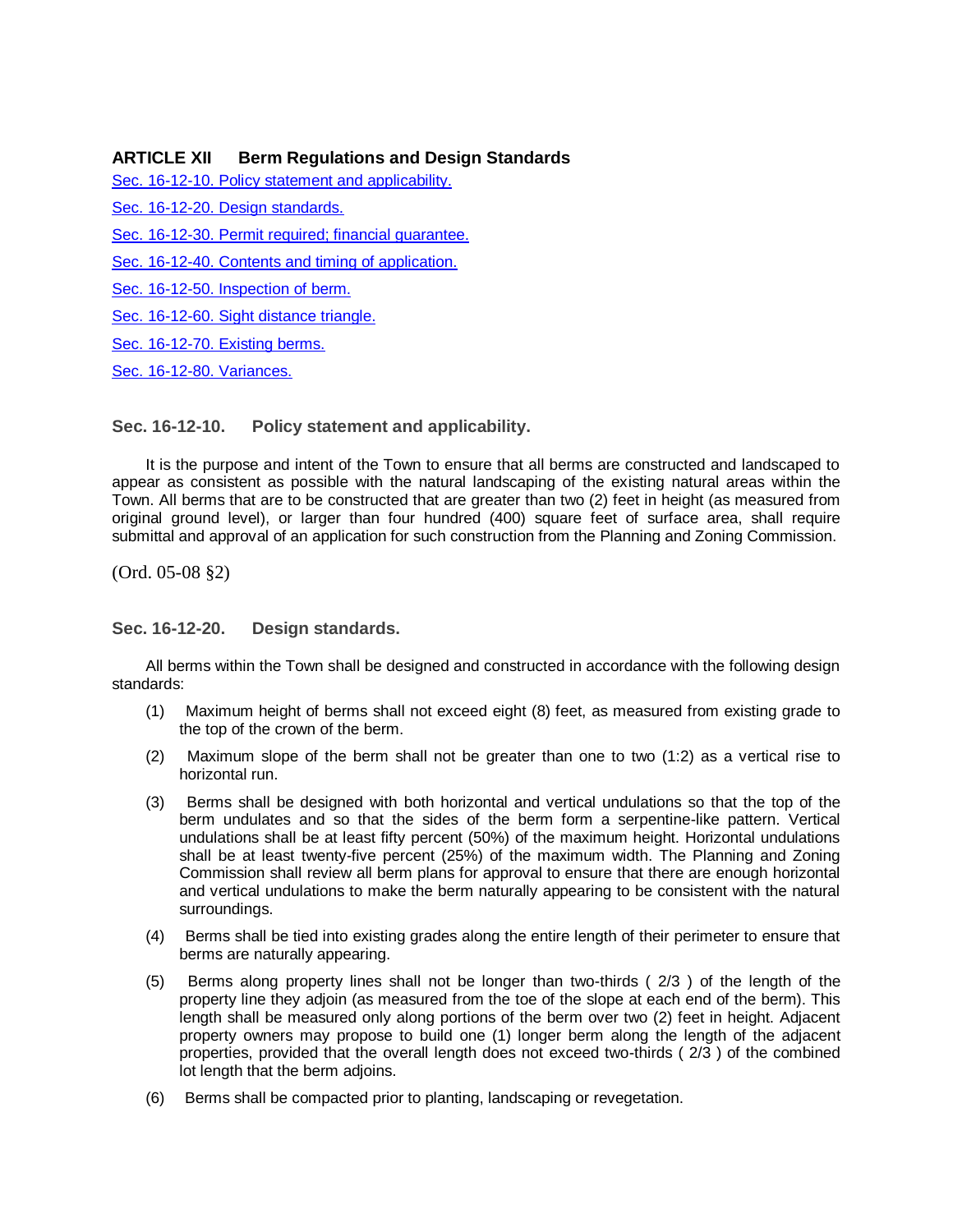- (7) Berms shall be landscaped in their entirety at final grade with at least two (2) inches of topsoil. If topsoil is not used, the applicant may use two (2) inches of mulch (straw, hay, wood cellulose, etc.) prior to seeding. The top soil or mulch must be tilled at least four (4) inches deep into the soil prior to seeding. Straw and hay shall be certified as free of noxious weeds and shall not be in a state of decomposition so as to smother or retard the growth of natural grasses or groundcovers used by the applicant. Naturally occurring materials should be used throughout the berm site, such as natural logs, stumps, decorative dead trees and larger rocks of varying sizes or other naturally occurring materials. The entire berm area shall be landscaped with grass, shrubs, perennials, groundcovers, annuals and trees. It is the applicant's responsibility to ensure that the landscaped ground surface, as if viewed from above, covers at least eighty percent (80%) of the ground surface in a uniform manner, with no sizable bare spots. The groundcovers shall be free from weeds as identified by the County as invasive, noxious or otherwise nuisance weed species. The establishment and maintenance of revegetation is the responsibility of the applicant on both a short- and long-term basis; or of any new property owner if the property is transferred. Plantings of grass, groundcovers or flower seeds shall occur within ten (10) days following the surface soil preparation.
- (8) Naturally occurring trees shall not be "buried" or incorporated within the berm so as to cause the trees to die unnaturally from piling up and stacking of soils above and around the natural ground level surrounding the tree trunks.
- (9) All seed mixes, trees and shrubs, perennials, groundcovers and annuals shall conform to the Summit County Land Use and Development Code (Appendix 3-2), Required Plant Materials List (see Appendix 16-A of this Chapter). This Appendix lists species of plants, shrubs and mixes to assist the applicant with proven plants for use at the Town's high altitude and in limited growing conditions (semi-arid environment, short growing season, short frost-free period, extremely cold winters, etc.). The applicant shall take into consideration if there are proper water rights for use on the landscaped areas in case additional water is necessary for supplementing natural precipitation. The aforementioned Appendix lists types of vegetation to use for three (3) different ranges of precipitation.
- (10) Landscaping of all berms shall take into account and be designed to be protected from snow storage areas and from snow sliding off of roofs. Hardy landscaping plants that will not be damaged by snow storage shall be located in those areas so affected by snow piled upon or against the berm.

<span id="page-2-0"></span>(Ord. 05-08 §2)

# **Sec. 16-12-30. Permit required; financial guarantee.**

- (a) A permit for the construction of a berm is required. Such permit may be issued upon approval of the Planning and Zoning Commission and payment of the permit fee in the amount of one hundred dollars (\$100.00). Such permit will expire eighteen (18) months after issuance.
- (b) A financial guarantee in the form of a cash bond, in an amount to be determined by the Planning and Zoning Commission based upon cost estimates, shall be paid to the Town, prior to the issuance of a permit to construct a berm. Such bond will be refunded upon approval by the Town of the full completion of the construction of the berm, including required landscaping. The Town shall hold these funds in a non-interest-bearing account. The funds may be commingled with other Town funds. If the construction of the berm, including landscaping, is not completed within eighteen (18) months from the date of issuance of the permit, the Town may contract for the completion, including landscaping, and deduct any incurred expenses from the bond. Any unused funds shall be returned to the applicant upon final completion of the berm, including landscaping.

(Ord. 05-08 §2)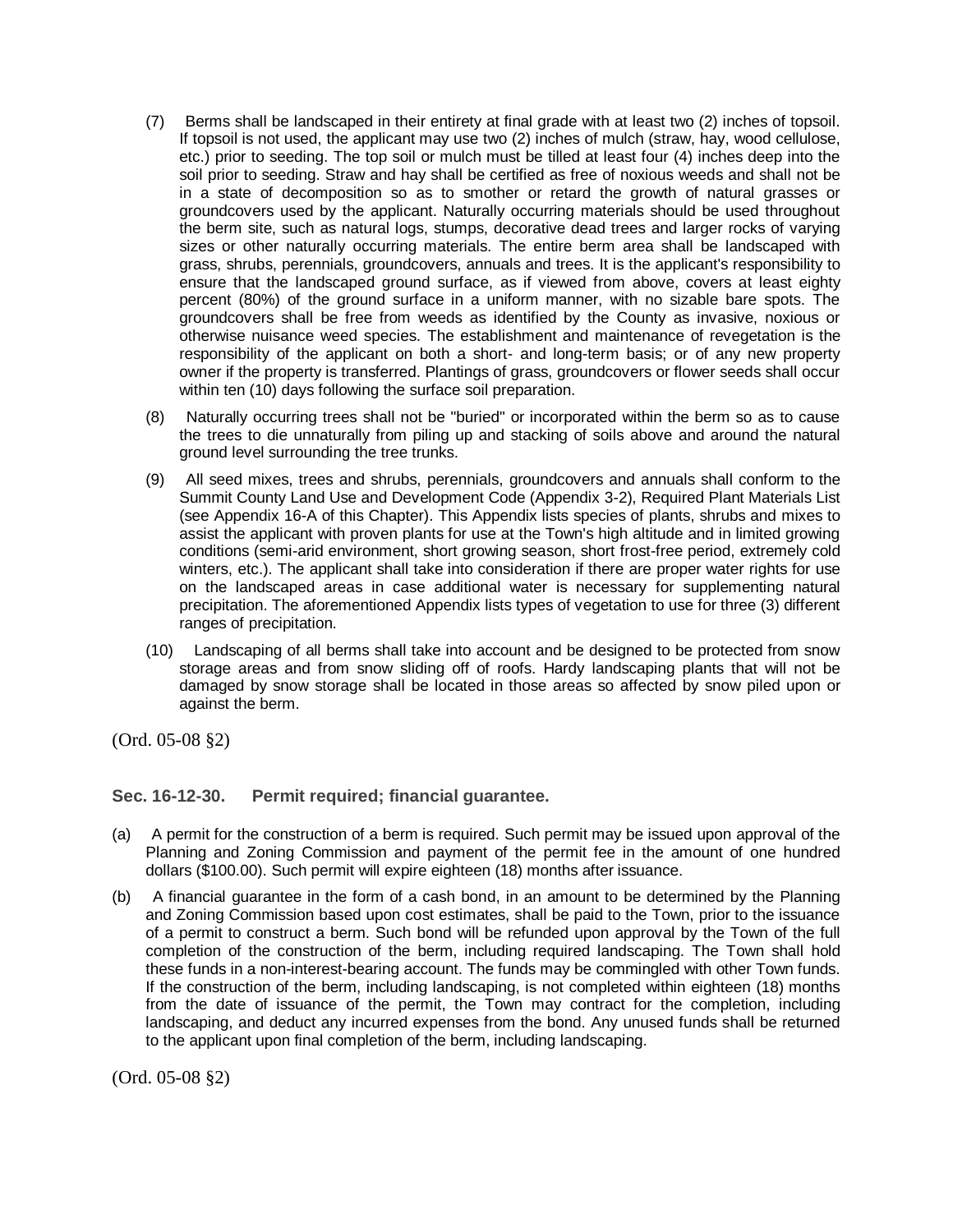## <span id="page-3-0"></span>**Sec. 16-12-40. Contents and timing of application.**

- (a) The berm construction and landscaping application shall include at a minimum the following items:
	- (1) Property address and name and address of the owner of the property; depiction of property lines, easements, structures, driveways, snow storage areas and utilities; location of berms; proposed revegetation materials to be used; and, if requested by the Planning and Zoning Commission, an Improvement Location Certificate (ILC).
	- (2) A sketch of the proposed berm, with items shown as close to scale as possible (including the placement of the listed materials, along with any natural materials used, such as trees, stumps, large rocks, etc.), together with a narrative describing the project and an estimated time of completion.
- (b) Additional plans and details may be required by the Planning and Zoning Commission after review of the scope and size of the submitted application and plans.
- (c) All plans and applications shall be submitted to the Building Official at least fourteen (14) business days prior to the next regularly scheduled Planning and Zoning Commission meeting in order to be placed on that meeting agenda. Applications and plans must be complete when submitted, as determined by the Building Official, in order to be scheduled and reviewed by the Planning and Zoning Commission.

<span id="page-3-1"></span>(Ord. 05-08 §2)

#### **Sec. 16-12-50. Inspection of berm.**

The berm shall be inspected by the Building Official, and approval of the construction, including landscaping, shall be given unless the Building Official determines that construction of the berm is not in accordance with the requirements of this Article. Any determination of the Building Official may be appealed to the Planning and Zoning Commission, provided that notice of such appeal is presented in writing to the Town Clerk within ten (10) days of the action to be appealed.

<span id="page-3-2"></span>(Ord. 05-08 §2)

**Sec. 16-12-60. Sight distance triangle.**

For safety and visibility purposes, a sight distance triangle shall be maintained at all street intersections and where driveways intersect Town streets (See Figure 1). The length of the legs and the method of measurement shall be as stated in Chapter 5 of the Summit County Road Standards. No landscape materials, earth berming or other visual obstructions between three (3) feet and eight (8) feet shall be allowed within this sight distance triangle. In the case of any new driveway accessing Colorado State Highway 9, the property owner shall first obtain a permit approval from the Colorado Department of Transportation (CDOT), Region One (303-757-9123). As a general rule, the CDOT provisions call for a "sight distance triangle" of ten (10) feet (from the edge of State Highway 9 right-of-way into and along the driveway accessing Highway 9), by four hundred (400) feet, minimum, along the road length of Highway 9 (See Figure 2). In this example, this ten-foot-by-four-hundred-foot triangle must not have any objects interfering with a line of sight from a height of twenty-seven (27) inches above the ground. CDOT uses the American Association of State Highway Traffic Official codes (AASHTO) to determine the exact dimensions of the triangle when a property owner applies for a state access permit, taking into account posted speeds, traffic density, road slopes, etc. In the case of existing berms or other objects that may be within the sight distance triangle within existing access driveways or roads that intersect Colorado State Highway 9, the Town may request CDOT to determine if said existing driveways or roads conform to the current AASHTO codes. If not, the property owner may be required to comply with state minimum standards within a reasonable time period. This regulation is a highway safety measure and is not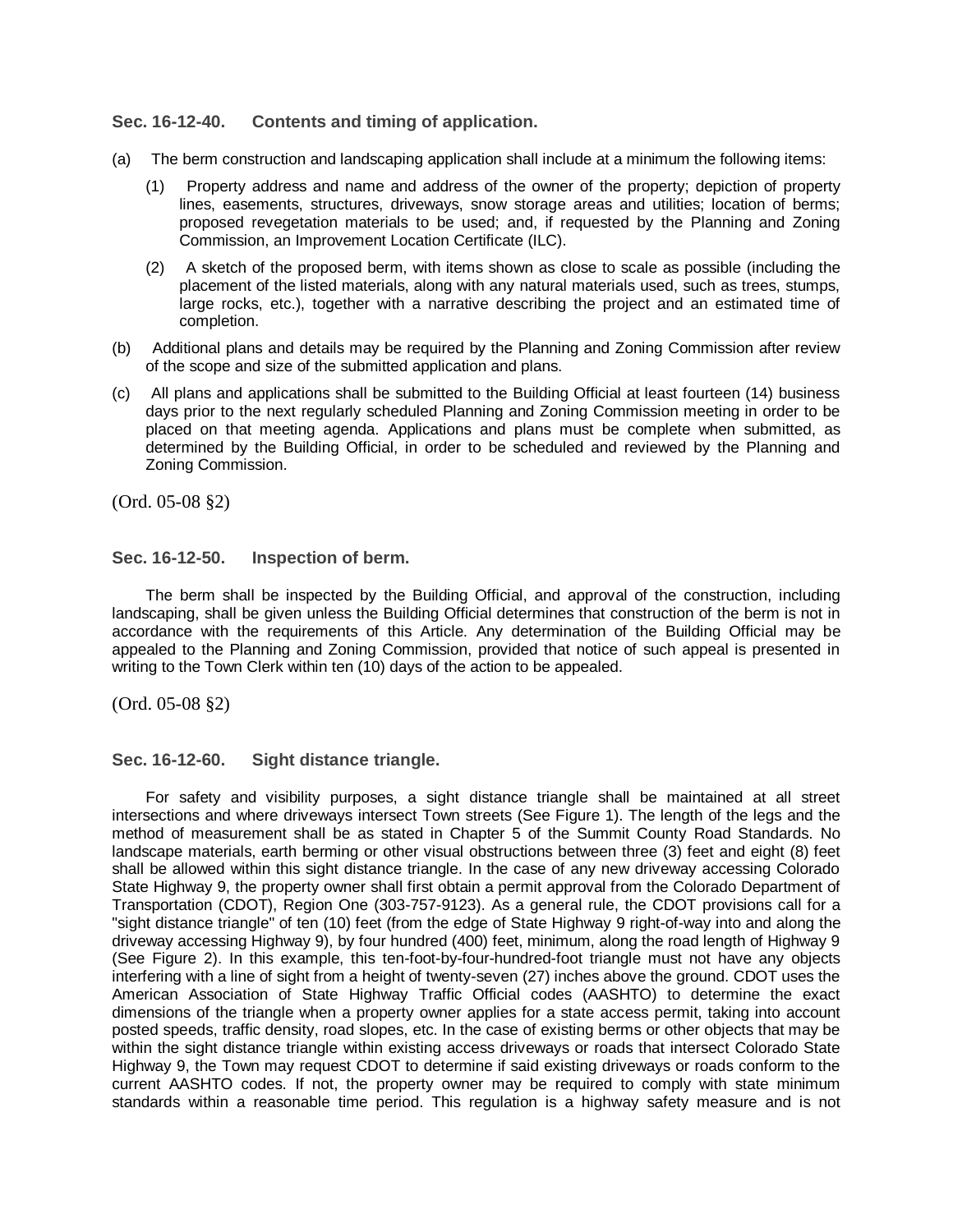intended to prohibit the planting of trees or retention of existing trees in the sight distance triangle, if they are pruned so that all branches are higher than seven (7) feet as measured from the ground surface.

(Ord. 05-08 §2)